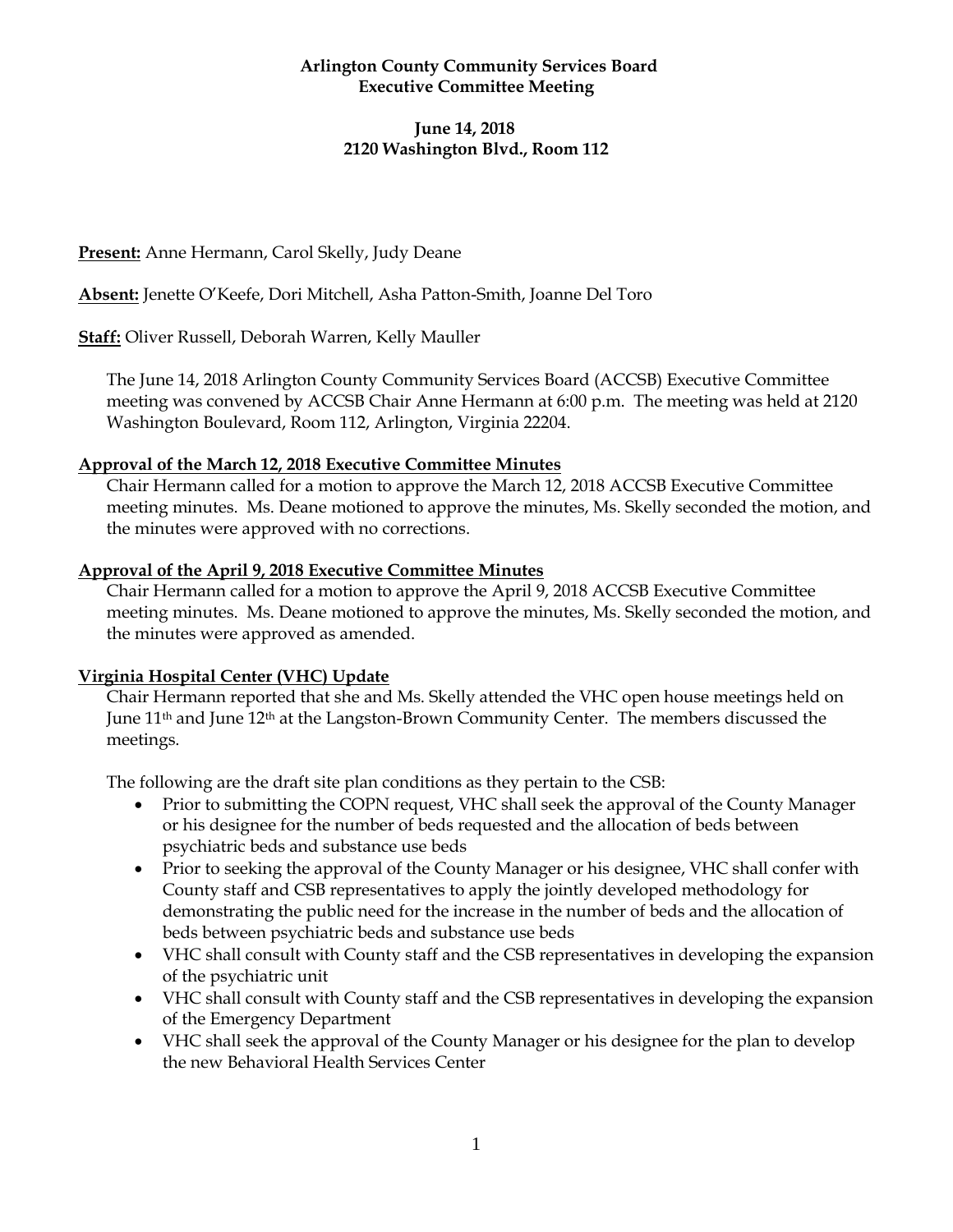The CSB will recommend, to the County Board, that Ms. Warren be appointed as the County Manager's designee.

Ms. Mauller is in the process of scheduling meetings for the CSB to meet with the County Board Members and the County Manager to discuss the draft VHC site plan conditions.

## **Outcomes of CSB Retreat**

Chair Hermann opened a discussion about the outcomes from the CSB Annual Retreat (Refer to Handout) held on May  $19<sup>th</sup>$ . Topics included the CSB  $50<sup>th</sup>$  anniversary celebration, community outreach, recruitment, etc. Ms. Deane suggested forming a planning committee to work on events for the 50<sup>th</sup> anniversary celebration.

## **DBHDS Autism Study and Response**

Ms. Skelly stated that a letter was submitted to the Department of Behavioral Health and Developmental Services (DBHDS) in response to the autism study and draft recommendations of the Virginia Autism Behavioral Health Consortium (Refer to Handout). The committee agreed to include draft recommendation 1B from the Consortium's recommendations in the CSB FY20 State recommendations to the Arlington County Board.

## **FY20 State Legislative Budget Priorities**

Chair Hermann opened a discussion about the CSBs proposed State budget and legislative budget priorities.

State budget recommendations:

- oExpand regional funding for Children's Regional Crisis Response (CR2) and increased services for children
- oRestore proposed reductions resulting from Medicaid expansion for CSB services
- oFully fund StepVA
- oFund competitive integrated employment
- o Enhance capacity for assessing and treating individuals with autism and co-occurring behavioral health conditions through expert clinical assessment and consultation
	- Establish regional multi-disciplinary teams comprised of psychiatrist, psychologists, nurses and other relevant professionals to diagnose and treat individuals with ADS and co-occurring behavioral health conditions as well as provide consultation to physicians, school personnel, family members and other stakeholder serving individuals with ASD.

oExpand early intensive intervention services for young adults

o Confronting the opioid crisis

# Legislative recommendations:

- oSupport for legislative action that would lead to increased utilization of Mandatory Outpatient Treatment (MOT)
- oLegislative action to include individuals with caregivers over the age of 60 in the Priority One wait list for the Developmental Disabilities (DD) Waiver. Propose the following amendment to the Priority One criteria. Add "the individual lives with aging caregivers, aged 60 years or older."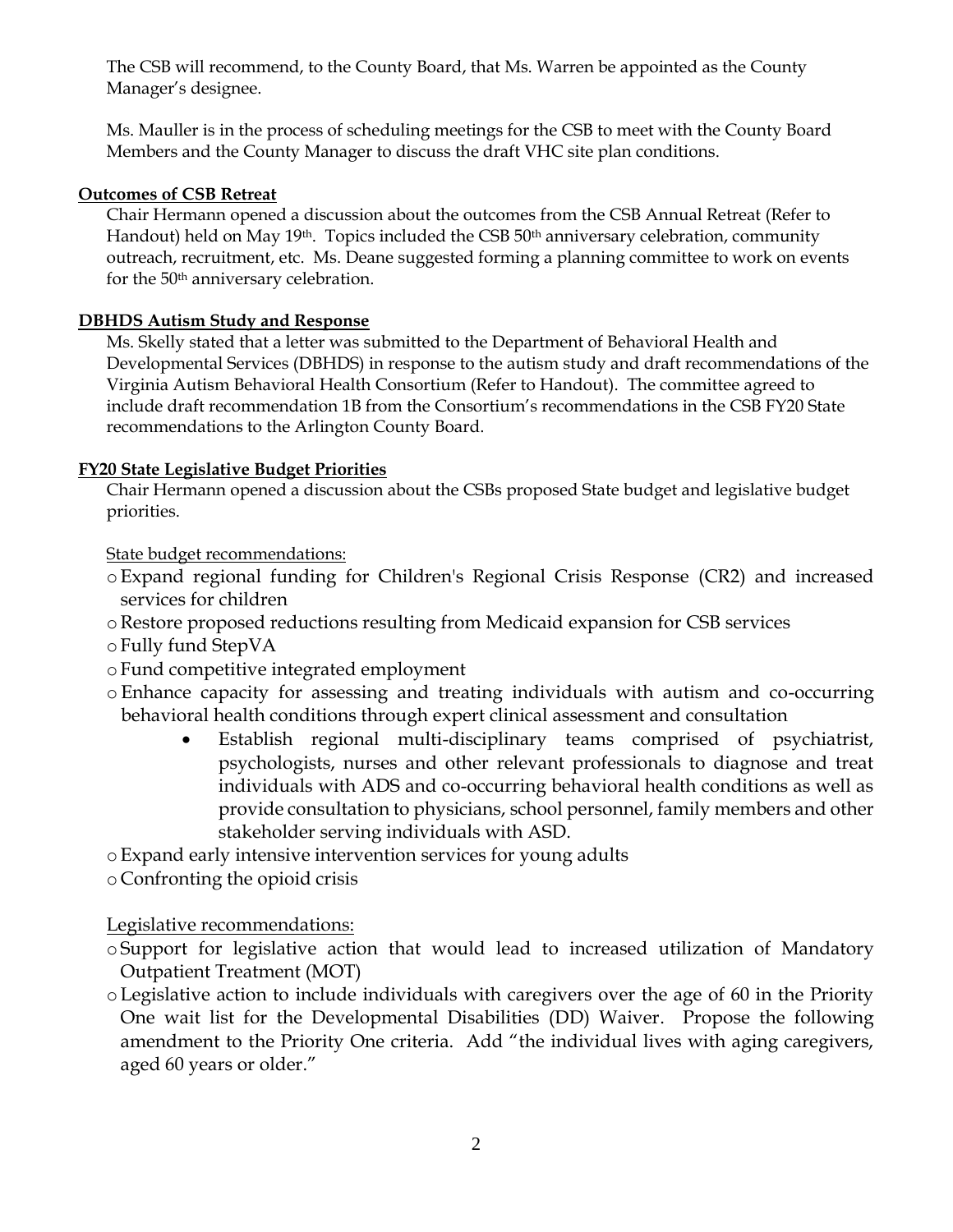### **Sentinel Events**

Mr. Russell provided a report about the sentinel events for the month of May. He first provided a follow up report about a previously reported medication error at Kensington House. He stated that he was able to contact the family of the individual involved to obtain details about the incident. Mr. Russell added that the contract manager followed up with the provider and, as a result, training was provided to the provider of the home.

Mr. Russell reported that there was 1 incident of death reported for the month of May. He stated that the preliminary report is that the death was by natural causes. Mr. Russell added that there has been an increase in behavioral incidents and injuries due to falls. He stated that he will provide an update on the incident of death once more details are available. The committee discussed the report.

#### **Executive Director's Report**

- $\checkmark$  Ms. Warren reported that SAMHSA is offering a 2 year grant to assist DHS in obtaining the 9 standards required to become a Certified Community Behavioral Health Clinic (CCBHC). Ms. Warren stated that the funding would be utilized to develop infrastructure. Ms. Warren added that DHS would need to meet all of the criteria to become a CCBHC and that DHS would need to meet all of the criteria except for services to Service Members and Veterans. Ms. Warren concluded by stating that DHS may be in a better position to apply for the grant next year so that some of the required criteria could be met before applying.
- $\checkmark$  Ms. Warren announced that the 1212 S. Irving Street Group Home, overseen by Community Residences, is slated to undergo major renovations, to include a redesign that will meet the needs of the four remaining individuals at the Central Virginia Training Center. The funding for the renovations will be provided by both the County and the State.
- $\checkmark$  Ms. Warren reported that she and other CSB leadership staff, along with regional staff and representative from the National Counseling Group met to discuss the Children's Regional Crisis Response (CR2) program. She added that the National Counseling Group presented a quality improvement plan in response to concerns about customer service and access to quality services. Ms. Warren stated that the plan addressed, in part, efficiencies, maximizing staff, increased training, and improved technology to allow for improved analytical data.
- $\checkmark$  Ms. Warren reported that there are currently 3 vacancies on the CSB full board. She stated that meetings have been scheduled with several potential candidates. The committee agreed to develop criteria for candidate selection.
- $\checkmark$  Ms. Warren reported that the CSB 50th Anniversary Celebration is scheduled for November 2<sup>nd</sup>.
	- o A contest is being offered for a logo and slogan for the celebration
	- o Event planning sessions will be scheduled
	- o Partnering with Arlington Reads for book speakers
	- o Media coverage will be arranged
- $\checkmark$  Ms. Warren distributed a historical dashboard of trends in incidents and overdoses from opioid use as reported by the Arlington Addiction Recovery Initiative (AARI). The committee discussed the report.